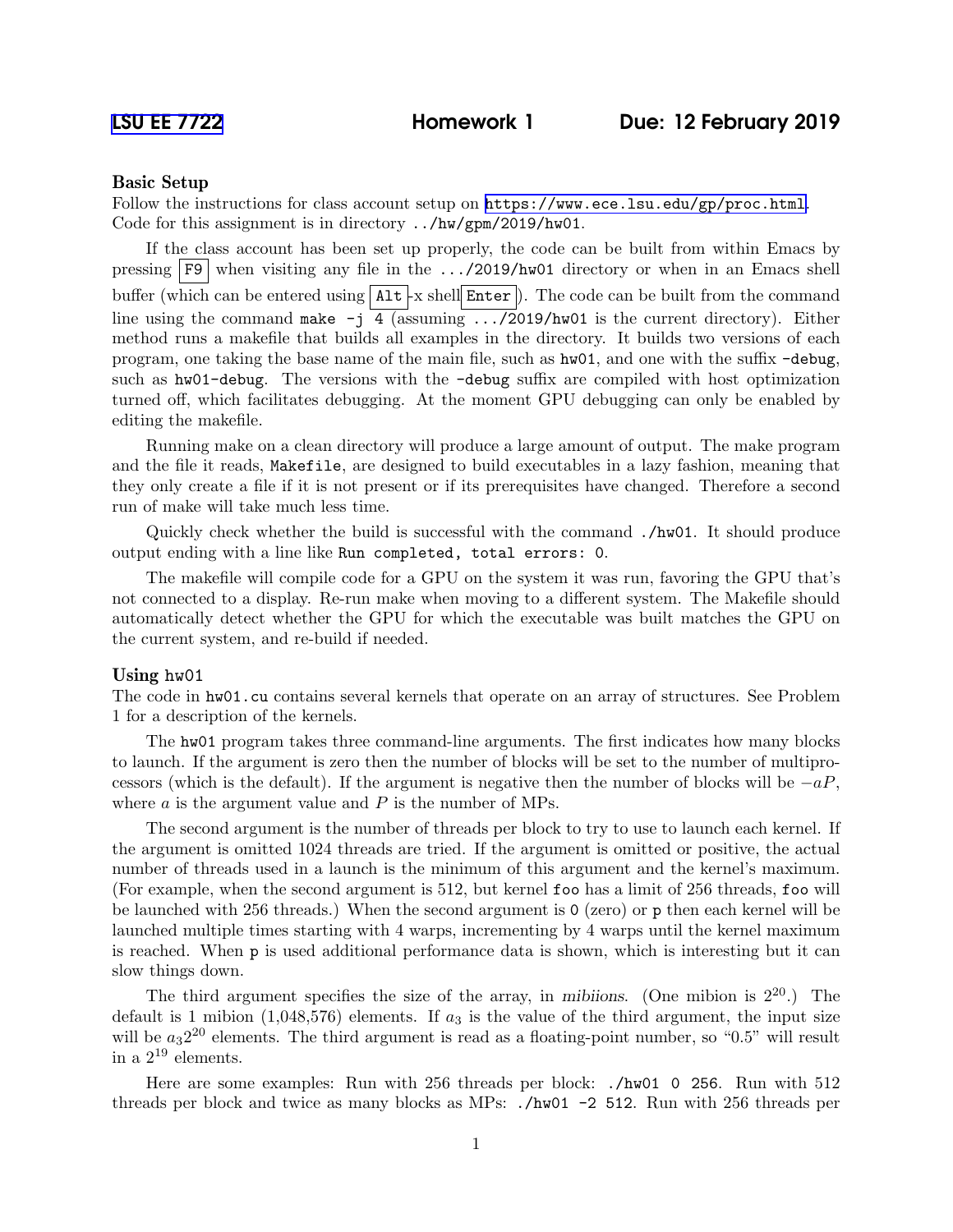block and 10 blocks: ./hw01 10 256. Run each kernel multiple times using an input size of 1 billion  $(10^9 \text{ elements})$ : ./hw01 0 0 953.674.

## Program Output

A run of hw01 produces the following output:

A stray message about a CUDA API call.

[koppel@dmk-laptop hw01]\$ ./hw01 Call of cuDeviceGetCount, cbid 4, serial 1

Ignore it (the Call message).

Information about each GPU connected to the system, followed by a line showing the chosen GPU.

GPU 0: Quadro M2200 @ 1.04 GHz WITH 4010 MiB GLOBAL MEM GPU 0: L2: 1024 kiB MEM<->L2: 88.1 GB/s GPU 0: CC: 5.2 MP: 8 CC/MP: 128 DP/MP: 4 TH/BL: 1024 GPU 0: SHARED: 49152 B/BL 98304 B/MP CONST: 65536 B # REGS: 65536 GPU 0: PEAK: 1061 SP GFLOPS 33 DP GFLOPS COMP/COMM: 48.2 SP 3.0 DP Using GPU 0

Most lab computers have two GPUs, please pay attention to the GPU that is actually being used, GPU 0 above.

Most fields are self-explanatory. For example, L2 is the size of the level-2 cache and CC indicates that the device is of compute capability 5.2 (a cheap Maxwell). The MEM< $\sim$  $\geq$ L2 field shows the off-chip bandwidth. MP indicates the number of multiprocessors, also called streaming multiprocessors (SM's). CC/MP indicates the number of CUDA cores (single-precision functional units) per MP, DP/MP indicates the number of double-precision functional units per MP, and TH/BL is the maximum number of threads per block.

The amount of shared memory available is shown per block (B/BL) and per MP, this does not indicate whether any particular kernel is using that much shared memory or could use that much. The same line shows the amount of constant memory, and the number of registers available.

The next line, PEAK, shows FP operation bandwidth in which a fused multiply-add is counted as one operation. The COMP/COMM line gives the computation to communication ratio in floatingpoint operations per floating-point element transfers. (The information above was collected in part using the runtime library's cudaGetDeviceProperties function.)

The program will next print information about each kernel:

CUDA Kernel Resource Usage: For ss\_g\_only: 0 shared, 48 const, 0 loc, 23 regs; 1024 max threads per block. For ss\_l1ro: 0 shared, 48 const, 0 loc, 25 regs; 1024 max threads per block. For ss\_sh:

0 shared, 48 const, 0 loc, 25 regs; 1024 max threads per block.

The max threads per block shown above is based on the kernel and reflects register usage. Though it does not happen above, it is possible that a kernel can be limited to less than 1024 threads per block because it uses more than 64 registers (on a CC 5.2 device).

Next, the program provides information on the input size and launch configuration. Array size: 1048576. Grid: 13 blocks of 1024 thds. Structure Size: 36 B, slen = 28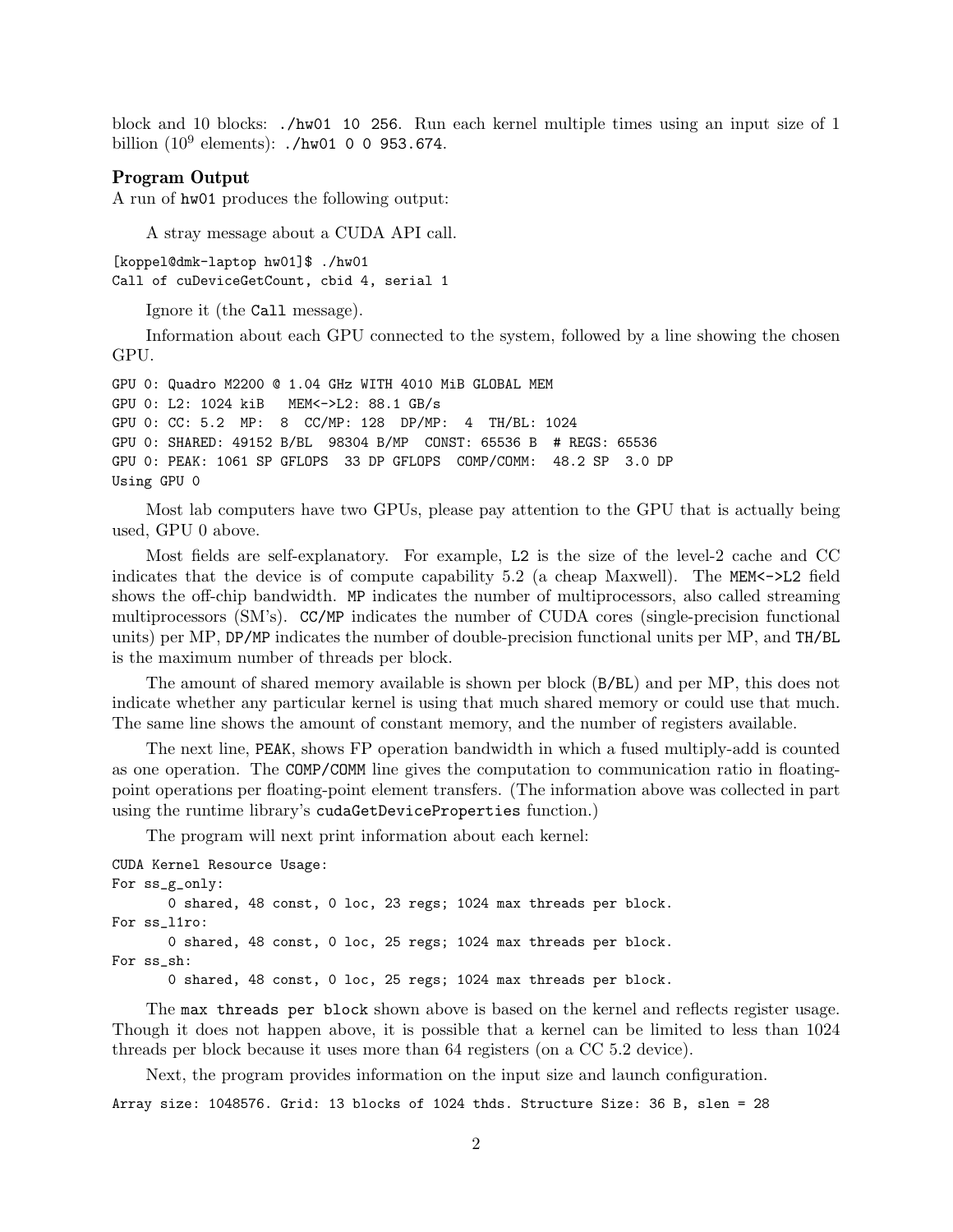Launching with 13 blocks of up to 1024 threads.

The array size can be changed using command-line arguments, that is explained further below. Variable slen controls the size of the structure.

The program can either launch each kernel once, with a particular configuration (number of blocks and number of threads per block), or it can launch each kernel multiple times, each with a different block size. Without arguments is runs each kernel once and prints one line per kernel.

|          |       | Launching with 20 blocks of up to 1024 threads. |                                                              |  |
|----------|-------|-------------------------------------------------|--------------------------------------------------------------|--|
|          |       |                                                 | ss_g_only 32 wp 712 µs 45.650 GF 106.026 GB/s 4.33 I/F 12.5% |  |
| ss liro  | 32 wp |                                                 | 847 $\mu$ s 38.366 GF 89.107 GB/s 4.26 I/F 12.5%             |  |
| $ss\_sh$ | 32 wp |                                                 | 389 $\mu$ s 83.537 GF 194.021 GB/s 5.27 I/F 100.0%           |  |

The  $\mu$ s values are the execution time, the GB/s value is the off-chip data throughput, and I/F is a rough measure of how many instructions are executed.

The I/F value is computed by actually measuring the number of instructions executed using event counters built in to the GPU, and dividing that count by a hand computed ideal number of instructions. A value of exactly 1 for I/F would be suspiciously low because that would mean there could be no load instructions to read the input nor stores to write the output.

The last column, showing percents, shows read request utilization.

When run with a 0 as the second argument, such as  $./hw01$  0 0, the program, launches each kernel multiple times, starting with 4 warps per block, up to 32 warps per block. Run time and other information will be shown for each launch. An excerpt for one kernel appears below:

```
Kernel ss_g_only:
```

|  |  | wp ac $t/\mu s$ I/op GB/s Data BW Util-------  |
|--|--|------------------------------------------------|
|  |  | 4 4 786 4.3 96 ******************              |
|  |  | 8 8 766 4.3 99 *******************             |
|  |  | $12 \t12 \t758 \t4.3 \t100$ ****************** |
|  |  | $16$ 16 742 4.3 102 *******************        |
|  |  | 20 20 730 4.3 103 ********************         |
|  |  | 24 24 731 4.3 103 *********************        |
|  |  | 28 28 717 4.3 105 ********************         |
|  |  | 32 32 727 4.3 104 ********************         |

The wp column shows the number of warps per block that the kernel was launched with. The ac column shows the number of warps assigned to an MP (which is the product of the number of warps per block and the number of active blocks per MP). The number in the ac column is computed by an NVIDIA API using information about the kernel and the GPU. In the example above the wp and ac numbers are the same because the number of blocks is the same as the number of MPs and so there is no way to have more than one block per MP.

The  $t/\mu s$  column shows the measured execution time. The number under GB/s is the minimum off-chip bandwidth, computed by dividing  $4S(36 + 36)$  by the measured execution time. The stars in last column show bandwidth utilization based on the GB/s number. If the stars extend to the maximum length (shown by the hyphens to the right of Bandwidth Util in the column heading) then off-chip bandwidth is being saturated. Note that this number is computed using measured time and an ideal amount of data crossing the chip boundary.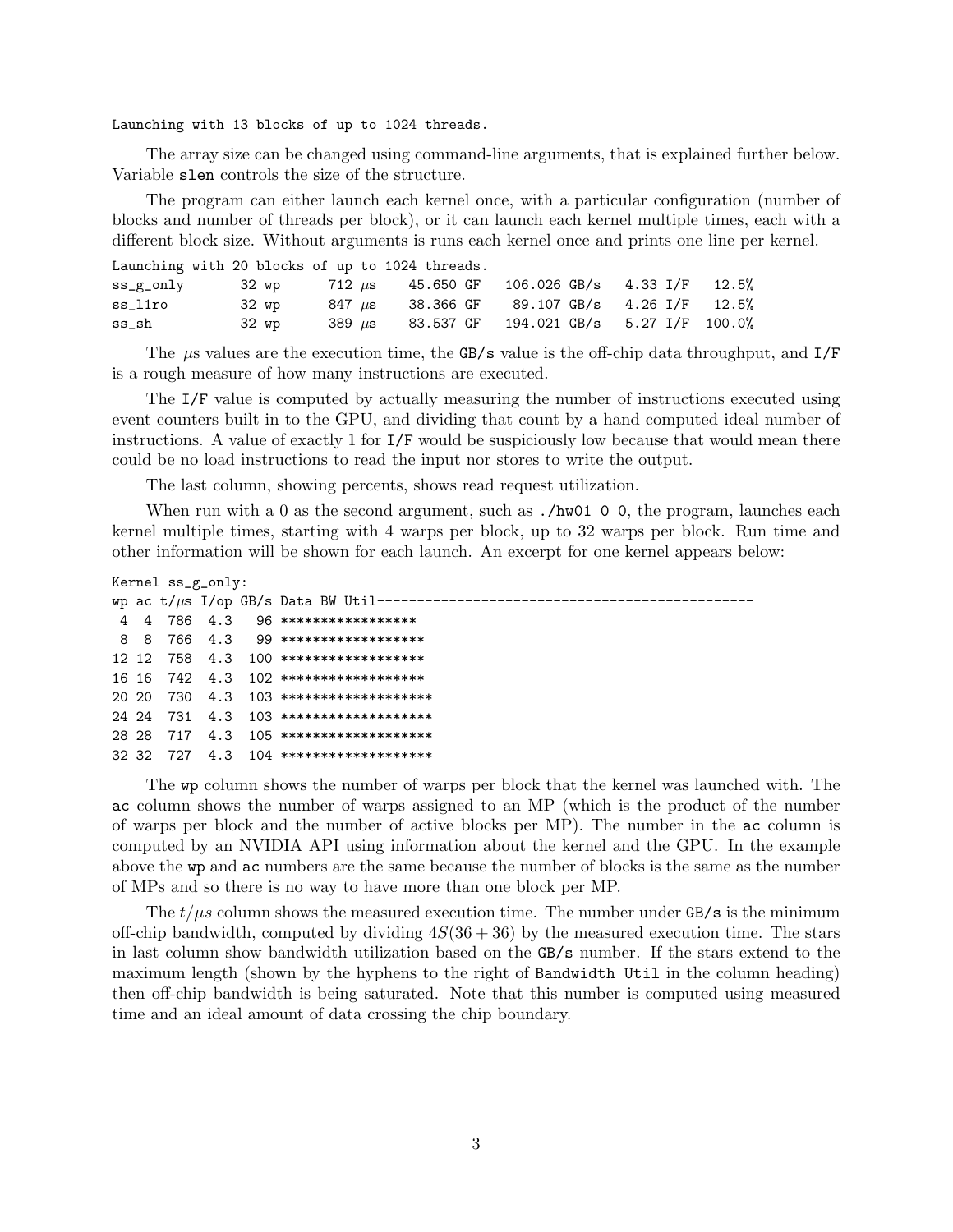When run using a p instead of a 0, hw01 collects hardware utilization data related to load and store instructions. A sample is shown below.

```
Kernel ss_g_only:
```

|  |  |  |  | Req U % $-L2$ Cache-- ---DRAM---- |  |                                                                                                            |
|--|--|--|--|-----------------------------------|--|------------------------------------------------------------------------------------------------------------|
|  |  |  |  |                                   |  | wp ac t/ $\mu$ s I/op Ld St Shx Rd $\theta$ Wr $\theta$ Rd $\theta$ Wr $\theta$ GB/s Data BW Util--------- |
|  |  |  |  |                                   |  | 4 4 672 4.3 12 13 0.0 56.2 449.7 56.2 56.1 112 *******                                                     |
|  |  |  |  |                                   |  | 8 8 644 4.3 12 13 0.0 58.6 468.6 58.6 58.8 117 ********                                                    |
|  |  |  |  |                                   |  | 12 12 646 4.3 12 13 0.0 58.4 467.2 58.4 58.6 117 ********                                                  |
|  |  |  |  |                                   |  | 16 16 636 4.3 12 13 0.0 59.4 475.2 59.4 59.7 119 ********                                                  |
|  |  |  |  |                                   |  | 20 20 623 4.3 12 13 0.0 60.6 484.5 60.6 61.6 121 ********                                                  |
|  |  |  |  |                                   |  | 24 24 632 4.3 12 13 0.0 59.7 477.7 59.7 63.2 119 ********                                                  |
|  |  |  |  |                                   |  | 28 28 613 4.3 12 13 0.0 61.6 492.9 61.6 62.6 123 ********                                                  |
|  |  |  |  |                                   |  | 32 32 613 4.3 12 13 0.0 61.6 492.5 61.6 62.4 123 ********                                                  |

The two columns under Req U % indicate the average percentage of each load and store request that is used. The 12% value shown above is what one would expect for scattered accesses to 4-byte values. The Shx column shows the number of times shared memory is read for each shared load. Zero indicates that shared memory isn't being used. Otherwise, 1 is ideal and higher numbers indicate serialization due to bank conflicts. For example, a 2 would indicate that on average shared loads have to be done twice.

The columns under -L2 Cache-- show the throughput from the L2 caches to the MPs due to load and store instructions, in GB/s. The columns under ---DRAM--- show the throughput from DRAM (off chip) to the L2 cache and the L2 cache to DRAM, respectively, in  $GB/s$ . These four throughput values are based on request sizes, not on how much of those requests are actually needed. This data is also collected using event counters.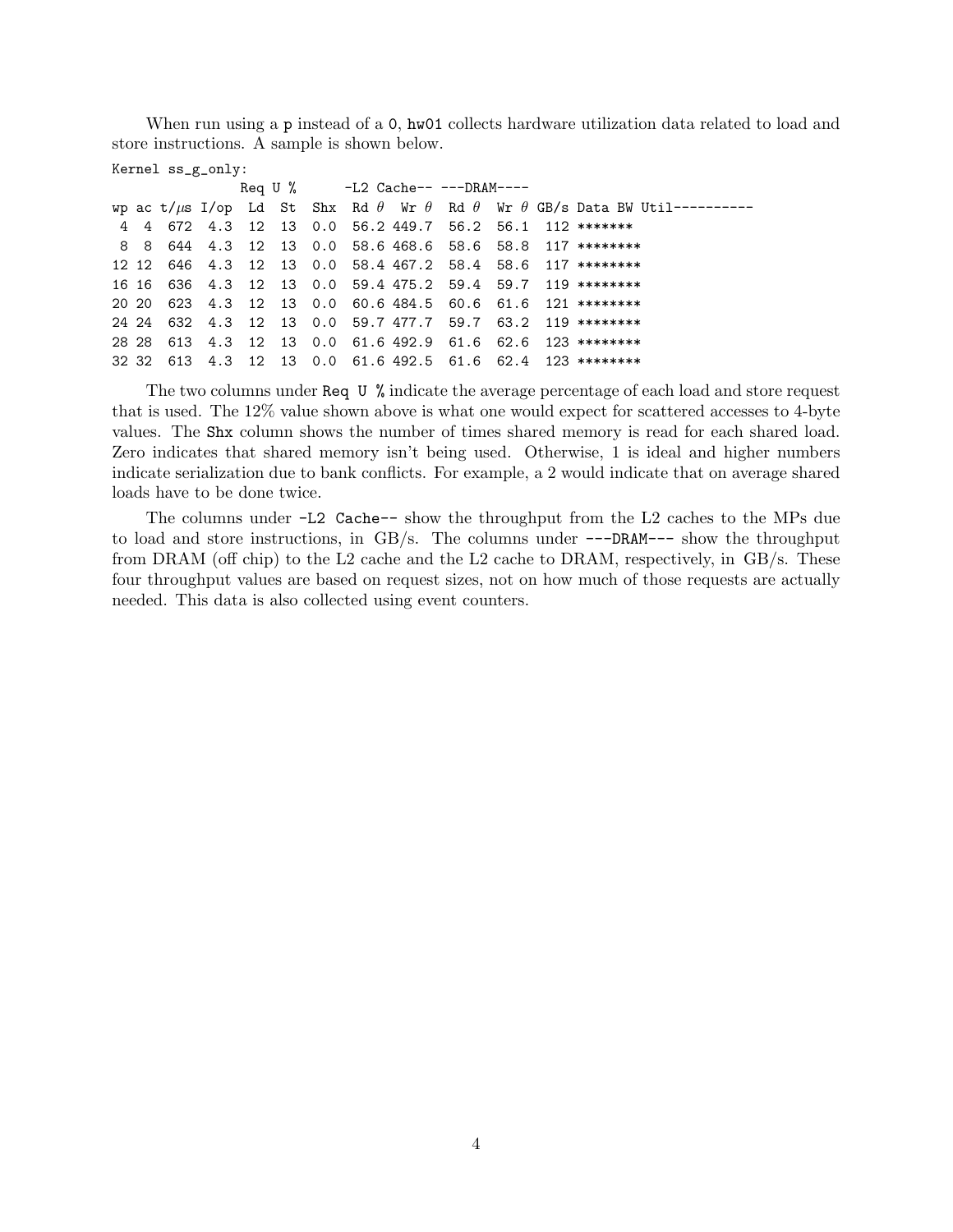**Problem 1:** The kernels  $ss_{g}$  only,  $ss_{1}$  and  $ss_{sh}$  each have an input ss<sub>i</sub>n which is the address of an array of structures, and ss\_out which is the address of another array of structures. Both arrays have app.n\_elts elements (the element is a structure). Kernel  $ss_g$  only is written so that the read-only cache will be used for the input array, whereas with ss\_l1r0 there is no MP caching. Those two kernels are to be compared for this problem. Kernel ss\_sh is to be used in the next problem.

The kernels read in an element perform an operation, and write out the modified structure. The structure and one of the kernels appears below:

```
const int slen = 28;
struct Some_Struct
{
 float f0, f1;
  char str[slen];
};
extern "C" __global__ void ss_l1r0(Some_Struct* ss_out, const Some_Struct* ss_in)
{
  const int tid = threadIdx.x + blockIdx.x * blockDim.x;
  const int num_threads = blockDim.x * gridDim.x;
  for ( int h=tid; h<d_app.n_elts; h += num_threads )
    {
      Some_Struct elt = ss_in[h];
      Some_Struct elt_out;
      bool ord = elt.f0 <= elt.f1;
      elt_out.f0 = ord ? elt.f0 : elt.f1;
      elt_out.f1 = ord ? elt.f1 : elt.f0;
      int delta = elt.f0 == elt.f1 ? 0 : ord ? -1 : 1;
      for ( int i=0; i < slen; i + + ) elt\_out.str[i] = elt.str[i] + delta;
      ss_out[h] = elt_out;}
}
```
The method used to assign array elements to a thread (the way that h is computed) is the same method used elsewhere in this course, for example, the code samples in vtx\_xform\_size. If ss\_in were an array of floats, then requests would be used efficiently. However the default structure size is 36 B, and the compiler will use  $36/4 = 9$  load instructions to load  $ss_in[h]$  from global memory. (The compiler is smart enough to use a 32-bit load to load 4 consecutive elt.str elements. The data below show that as expected, the request utilization (Req U %) is about  $1/8$ .

```
Kernel ss_l1r0:
```

```
Req U % -L2 Cache---DRAM---wp ac t/\mus I/op Ld St Shx Rd \theta Wr \theta Rd \theta Wr \theta GB/s Data BW Util---------
4 4 778 4.3 12 13 0.0 388.2 388.1 48.5 48.7 97 ******
8 8 756 4.3 12 13 0.0 399.6 399.6 49.9 50.1 100 ******
12 12 741 4.3 12 13 0.0 407.8 407.8 51.0 51.1 102 *******
16 16 731 4.3 12 13 0.0 413.3 413.3 51.7 51.9 103 *******
20 20 714 4.3 12 13 0.0 423.0 423.0 52.9 53.1 106 *******
24 24 713 4.3 12 13 0.0 423.8 423.7 53.0 53.5 106 *******
28 28 705 4.3 12 13 0.0 428.4 428.4 53.5 54.0 107 *******
32 32 713 4.3 12 13 0.0 423.5 423.5 52.9 53.8 106 *******
```
Run the code on one of the workstation computers. In the answers below, indicate which machine you are using.